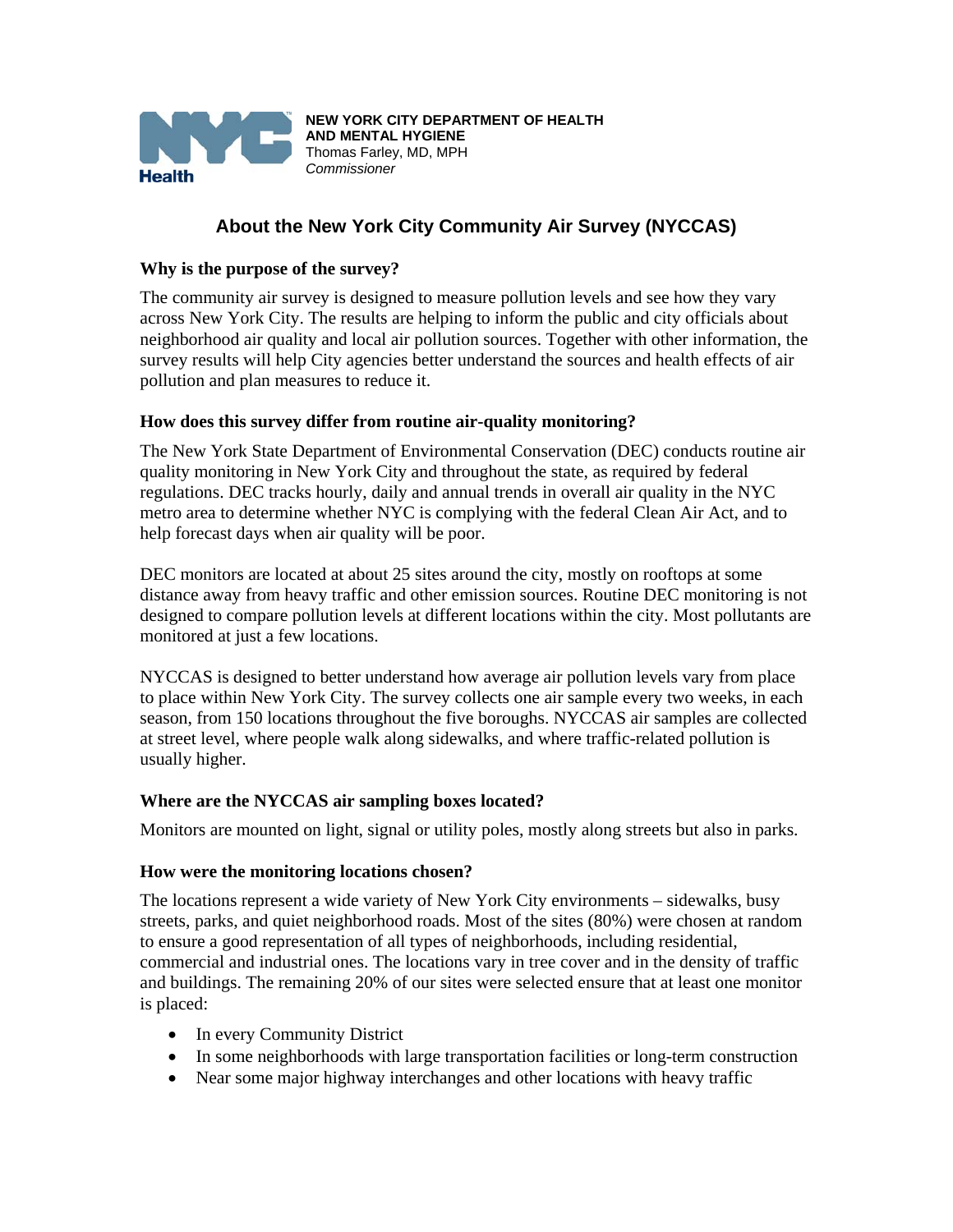#### **Which pollutants are being measured?**

NYCCAS monitors all of the major air pollutants regulated by the Environmental Protection Agency because of their proven harm to public health. Most of these pollutants are produced by burning fuel in motor vehicles, boilers, and furnaces. They include:

- Fine particles  $(PM_{2.5})$
- Nitrogen oxides (NO<sub>x</sub>)
- Elemental carbon (EC)
- Metals in particles
- Sulfur dioxide  $(SO<sub>2</sub>)$
- $\bullet$  Ozone  $(O_3)$

Such pollutants are found throughout New York City at levels that vary both from place to place and from day to day.

# **I'm concerned about emissions from a facility in my neighborhood. Can NYCCAS place a monitor near that site?**

NYCCAS is not designed to measure how any particular facility affects air quality in its immediate vicinity. NYCCAS examines how pollution varies across New York City and how local sources of pollution, such as car traffic and building boilers, contribute to the differences in air quality across NYC neighborhoods.

# **How will you analyze the air pollution data?**

Since we can't sample the air in every location in NYC, we chose representative areas so that we can determine how pollution levels vary in relation to traffic, buildings, trees, and other neighborhood factors. Since we know about traffic, buildings, trees and other neighborhood factors even where we don't sample, we can use statistical procedures to estimate pollution levels in areas where no direct measurements were taken.

#### **Can the pollution estimates be compared to federal standards?**

No, the measurement methods and locations are different. EPA standards are based on measurements taken at roof height, but NYCCAS air monitors are placed at street level, where some pollutant levels may be higher and where people spend most of their outdoor time. The NYCCAS findings will show how air quality differs among neighborhoods but cannot be used to judge whether New York City is in compliance with federal air standards.

# **Who is involved in the study?**

NYCCAS is a partnership of the New York City Health Department, Queens College of the City University of New York (CUNY), and a consultant, ZevRoss Spatial Analysis. PlaNYC, New York City's sustainability initiative, provided funding for NYCCAS. It is one of many PlaNYC initiatives coordinated by the Office of Long-Term Planning and Sustainability.